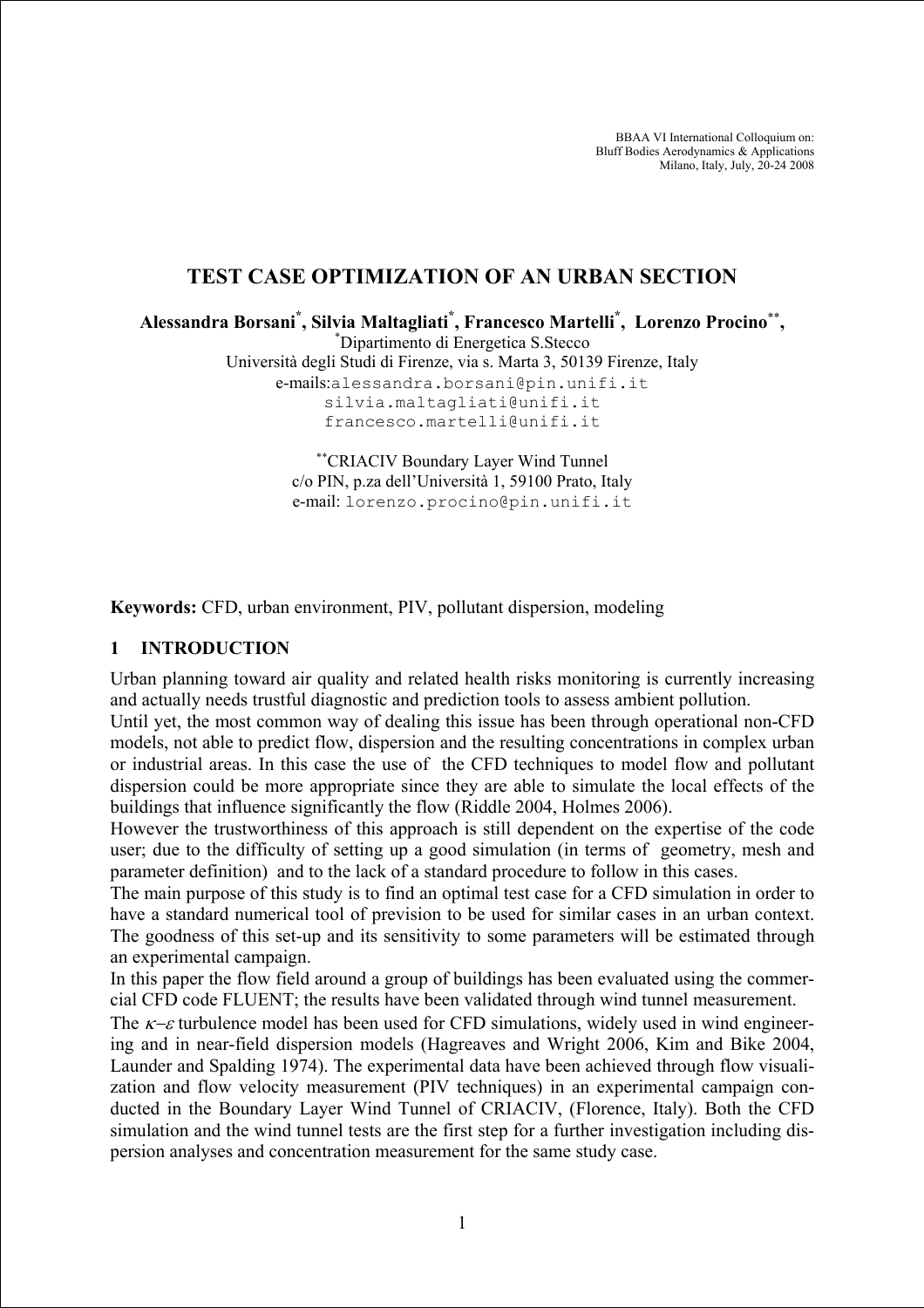#### **2 CFD MODEL**

The choice of the test configuration comes from a typical situation of urban environment, where a small building is set upwind respect to a higher one. The main concern is to evaluate the dispersion pattern of emissions from the small building and affected by the higher one. The dimensions of the 'blocks' of the model are realistic for a urban environment in Florence, in which buildings range from 1 floor (3m high) up to 5 m floors (15 m high). The configurations of the model have been set up by varying the small building height: 3m, 9m and 15m.



Figure 1: Sketch of the model, plane x-z and x-y.

The flow around the buildings in neutral stability conditions has been carefully investigated (stagnation point, separation zones, evolution of the wake) with different inlet wind conditions.



Figure 2: Domain of the CFD model.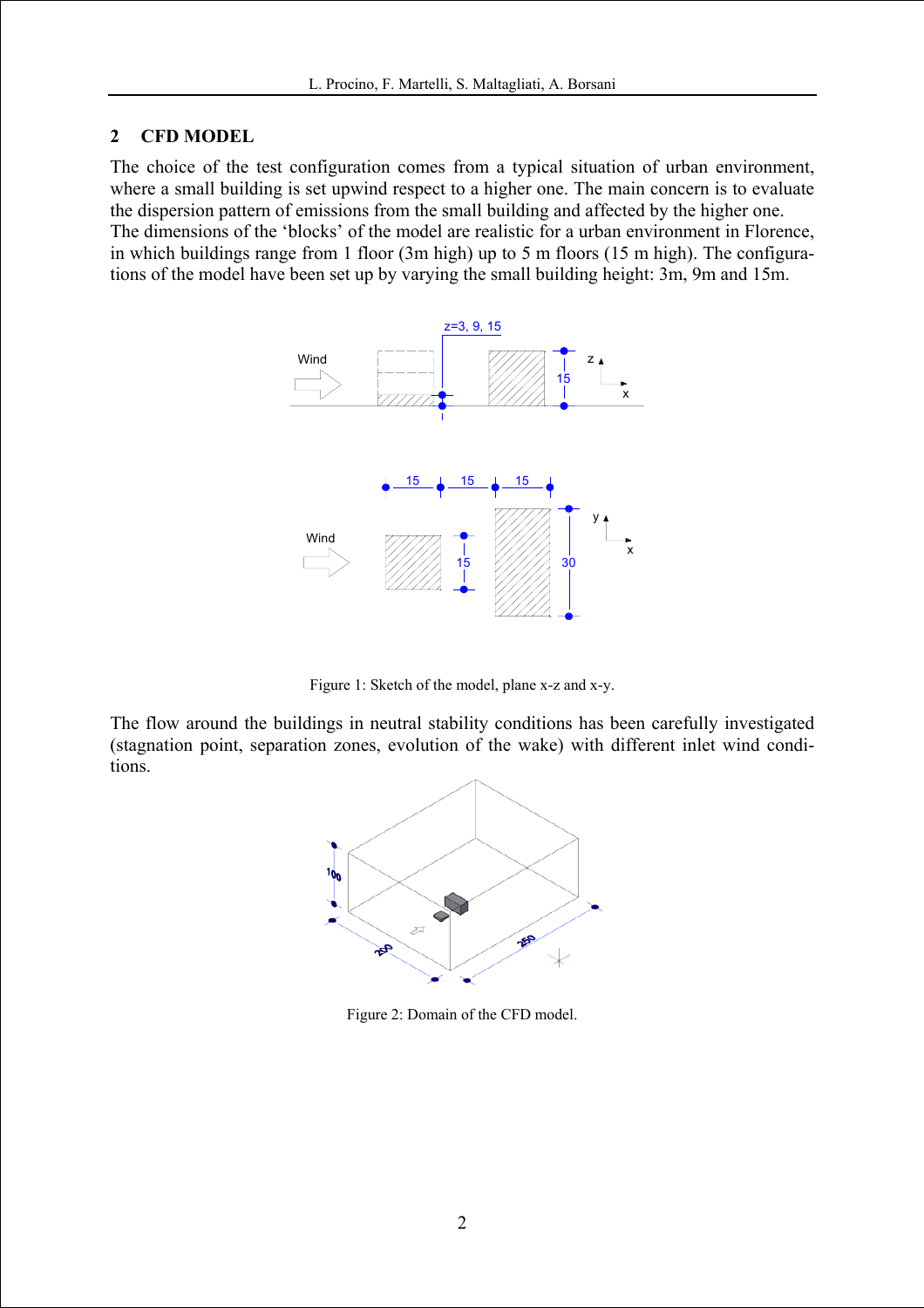

Figure 3:Example of flow visualization in urban context.

## **3 WIND TUNNEL TESTS**

### **3.1 Description of the model**

The same model of the CFD simulation (Fig.1) has been reproduced in small scale 1:100. The model has been placed into an incoming wind characterized by a logarithmic profile of velocity generated in a section of development of the boundary layer by spires at the inlet and roughness elements at the floor.

### **3.2 Measuring set-up**

The characterization of the incoming wind profile has been revealed trough velocity measurement with a hot wire anemometer at many heights in the middle plane of the test section. Measurements of the flow field in different planes have been made trough Particle Image Velocimetry (PIV) technique and flow visualization of the flow trough a seeding has been made as well.

# **4 CONCLUSIONS**

The purpose of this study is to develop a three-dimensional CFD model able to simulate the flow field in a typical urban context, such as a group of buildings. The sensitivity of the results to some computational parameters such as the grid definition (extension of the domain, hybrid structure, resolution, …) and the turbulence model are evaluated.

The experimental set-up will be used as test-case for further investigations about concentration of gaseous and particulate pollutants dispersion through an advection-diffusion model (Di Sabatino 2007, Riddle 2003).

### **ACKNOWLEDGEMENTS**

This study has been carried on with the collaboration of ARPAT (Agency for environment) and of the Energetic Department S. Stecco of the University of Florence; the experimental campaign has been conduced in the Boundary Layer Wind Tunnel of CRIACIV in Prato, Italy.

### **REFERENCES**

[1] COST Action 732, 2005-2009. Quality assurance and improvement of micro-scale meteorological models. http://www.mi.uni-hamburg.de/Home.484.0.html.